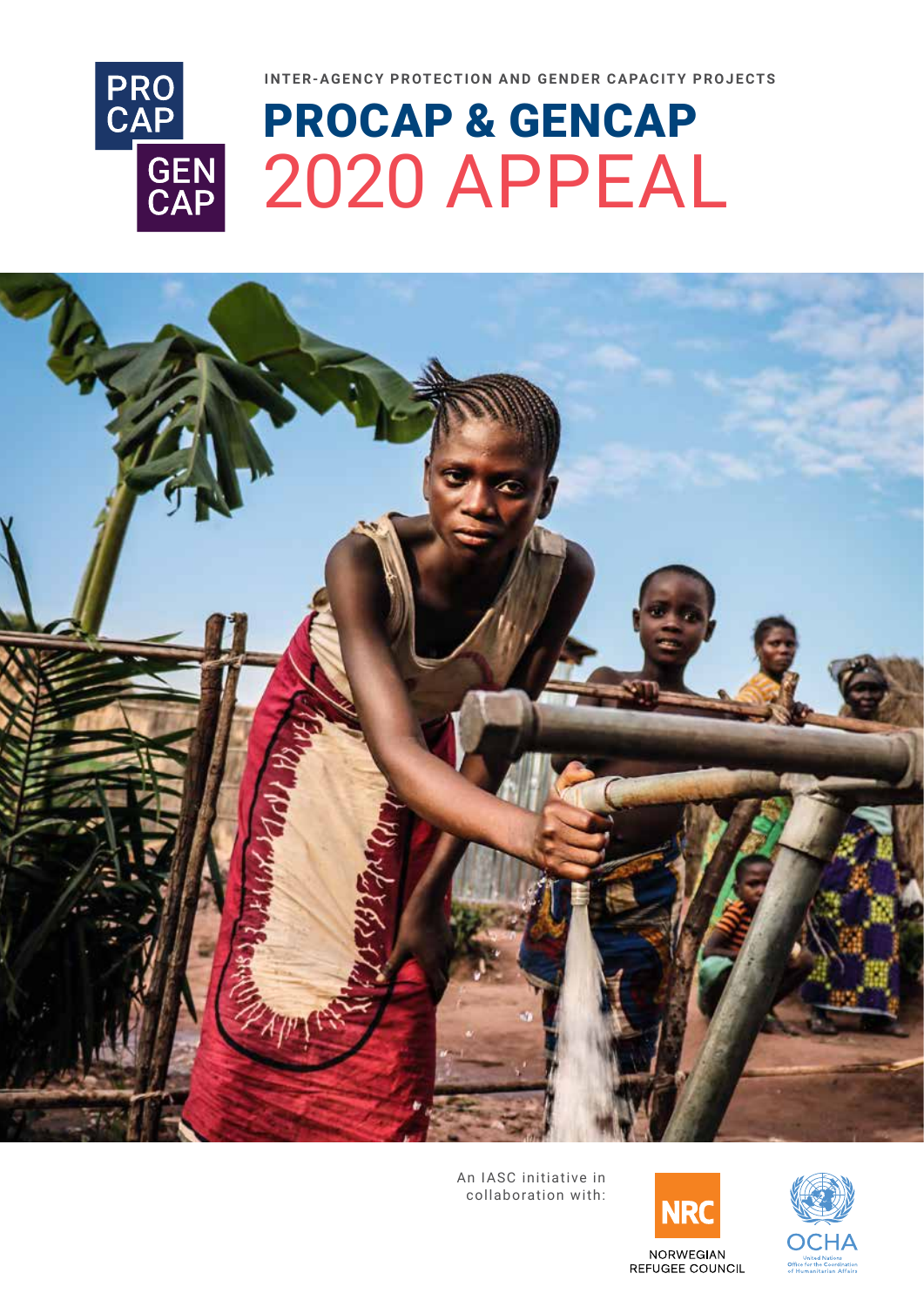# **Table of Contents**

#### **3 Background**

#### **4 Mission statement**

- 5 ProCap
- 6 Gencap
- 7 ProCap and GenCap collective achievements in 2019
- 7 Gender with Age Marker
- 7 Capacity development
- 8 ProCap and GenCap 2019 key achievements

#### **9 Anticipated protection and gender needs in 2020**

#### **10 The Projects' response in 2020**

- 10 Future orientation
- 11 Types of support
- 11 Deployments
- 11 Capacity building
- 12 Policy influence and sharing of practice and tools
- 12 Thematic areas
- 13 Management structure
- 13 Roster management
- 13 Update on the impact of COVID-19 on the projects

#### **14 Funding requirements: January 2020—June 2021**

#### **Acknowledgements**

In 2019, the work of the projects was made possible thanks to the generous support of Member States, United Nations and other organizations that have helped the projects provide support to promote gender equality and the centrality of protection in major crises and complex humanitarian contexts across the world.

The Projects are grateful to the following donors (listed in alphabetical order): Ireland, Norway, Sweden, Switzerland and the US for their contributions in 2019.

This publication was produced by the United Nations Office for the Coordination of Humanitarian Affairs (OCHA).

#### **Front cover**

Girl collecting water from the pump in Katanika IDP site, Tanganyika, Democratic Republic of the Congo, February 2018. Credit: OCHA/Eve Sabbagh.

#### **Back cover**

Children of the ethnic group of Bororo (Fulani) nomadic population watch the voucher distribution. Danamadja temporary camp, Chad, 5 July 2014. Credit: OCHA/Philippe Kropf.

#### **For additional information, please contact:**

Marina Skuric Prodanovic Chief, System-wide Approaches and Practices Section, OCHA Geneva, skuric@un.org, +41 22 917 5293

Emily Walker Head of Unit, walker5@un.org, +41 22 917 1502

The designations employed and the presentation of material in this publication do not imply the expression of any opinion whatsoever on the part of the Secretariat of the United Nations concerning the legal status of any country, territory, city or area or of its authorities, or concerning the delimitation of its frontiers or boundaries.

醋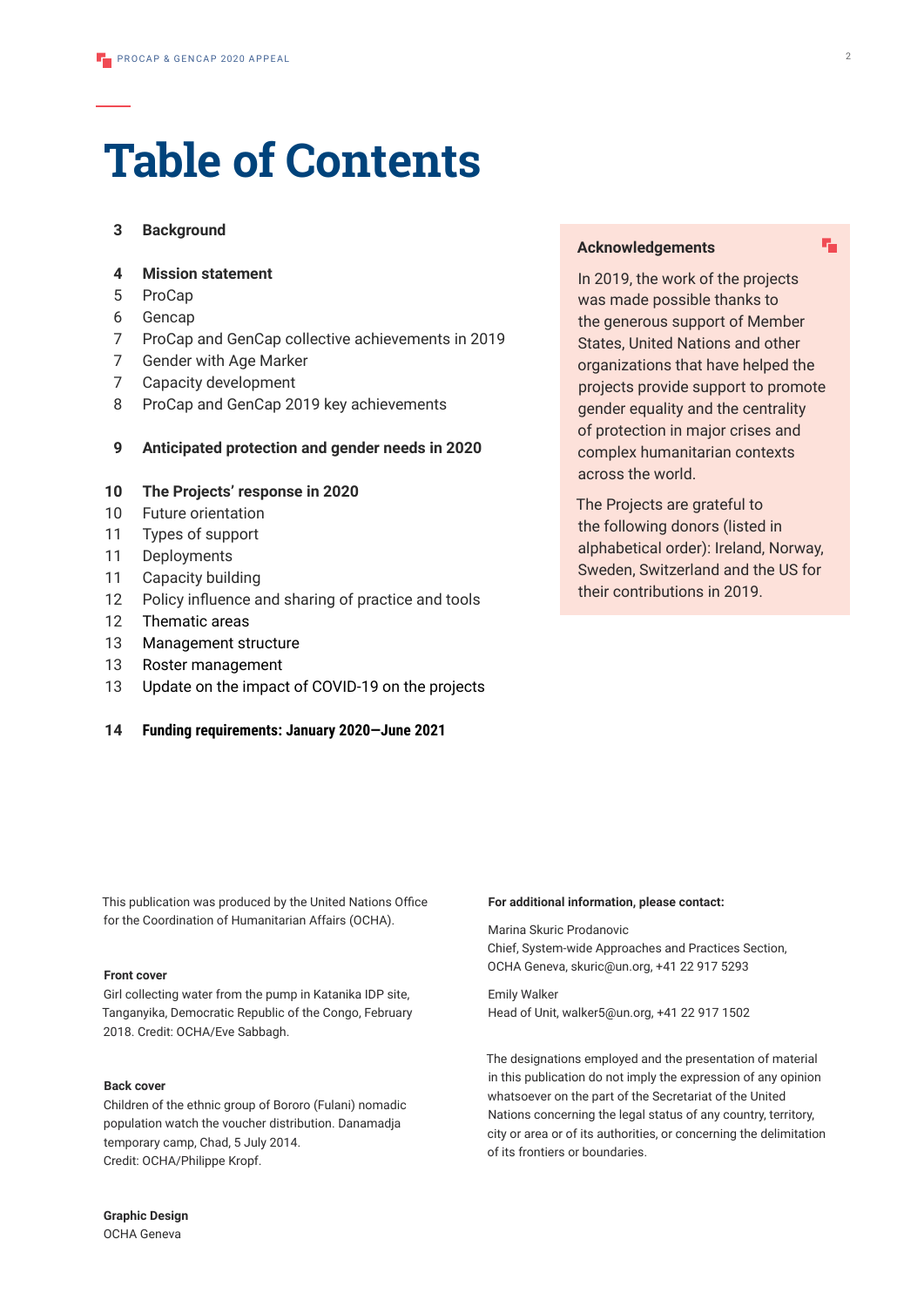# **Background**

The Inter-Agency Protection Stand-by Capacity (ProCap) Project and Gender Stand-by Capacity (GenCap) Project were originally launched in 2005 and 2007 respectively. Their aim is to meet a widely recognised need for experienced protection and gender staff, particularly at senior level, to support HCs and HCTs in their efforts to prioritize and mainstream gender and protection at country-level. The Projects deploy senior technical advisers, as interagency resources, to address capacity needs in protection and gender equality programming efforts of the humanitarian system, in addition to providing capacity development, policy advice and best practice. Specifically, supporting the humanitarian community in finding practical

A world in which all persons affected by humanitarian crises are protected and humanitarian action prioritises gender equality and women's empowerment.

> solutions for complex protection and gender issues remains a key focus for the Projects. The inter-agency approach, which pools senior level expertise and strategic support, is recognised as the Projects' added value and comparative advantage.

To date the ProCap and GenCap Projects have enabled the humanitarian system to

respond to protection and gender challenges and remain relevant in adapting to new ones. The main focus of the project is to strengthen leadership and capacity within the humanitarian system to deliver on commitments to protection, gender equality and women's empowerment through the deployment of senior Advisers who are available to deploy to humanitarian situations and support inter-agency country, regional and global partners in mainstreaming protection and gender equality programming in all aspects of humanitarian response.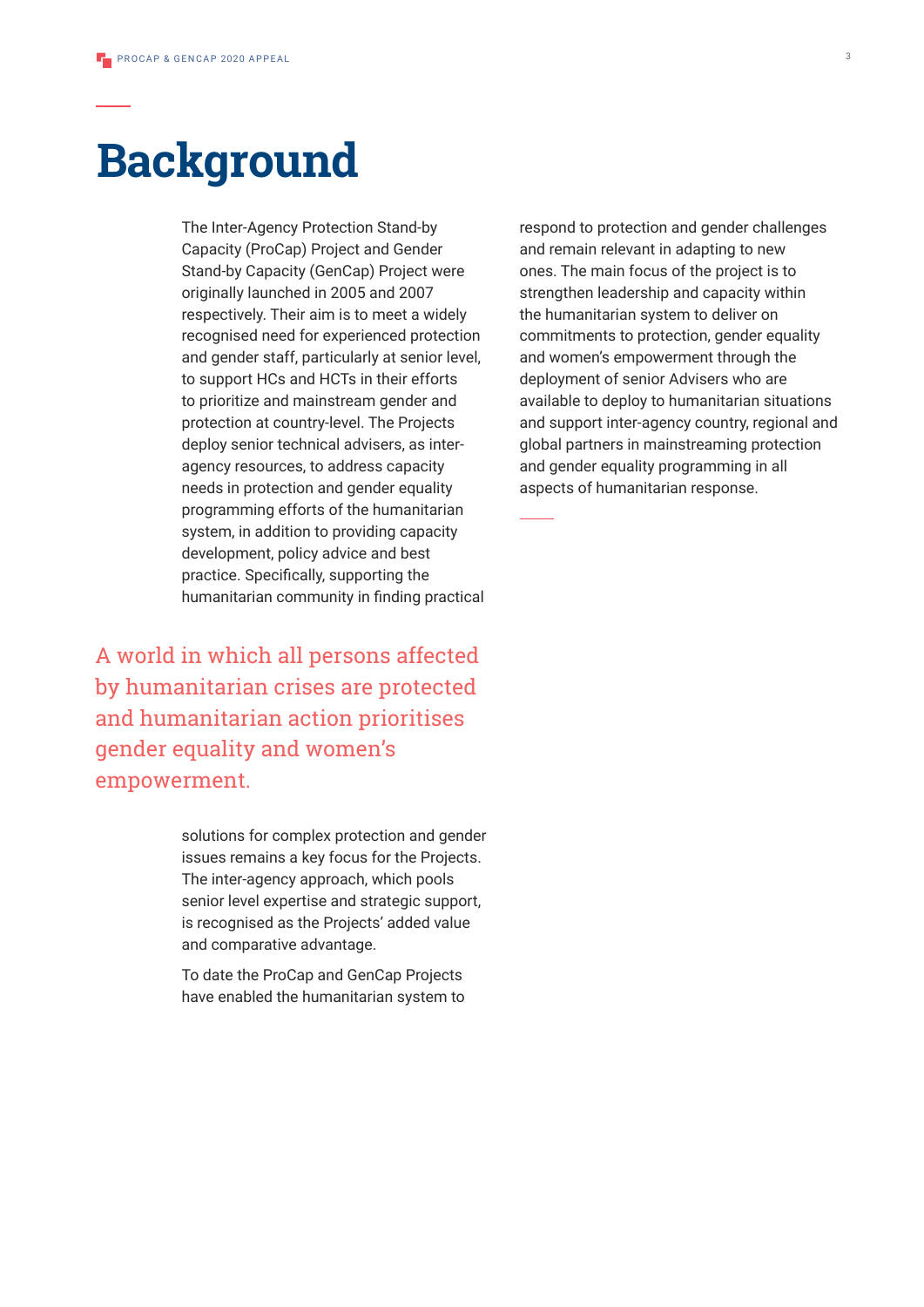



# **MISSION** ۳.

Strengthen inter-agency capacity and leadership to ensure protection is central to humanitarian action, through strategic and operational support and expertise.



# **MISSION** ۳.

Strengthen inter-agency capacity and leadership to deliver on commitments to gender equality and women's empowerment in humanitarian action, through guidance, tools and expertise.

#### ٣.

**The Projects' missions are implemented through three key modalities:**









**INFLUENCE AND PRACTICE**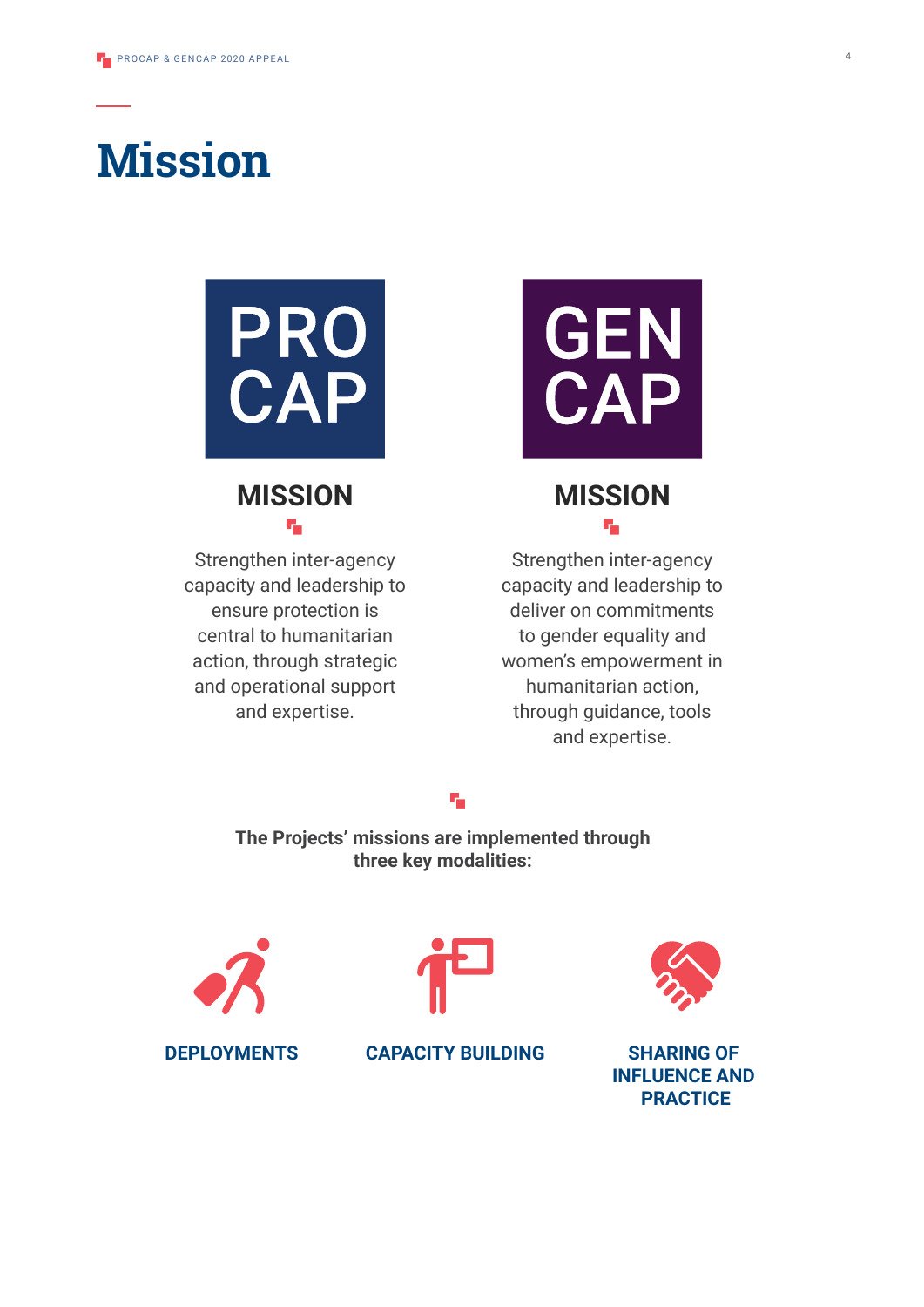### **ProCap**

ProCap provides strategic and operational support, as well as technical advice on humanitarian protection to humanitarian leadership operating in humanitarian situations, while fostering synergies with development and peacekeeping actors. ProCap raises awareness, promotes respect for and assists in incorporating and applying protection to durable solutions frameworks, tools and policies. While focusing on humanitarian contexts, ProCap also works closely with development actors to strengthen humanitarian-development collaboration, particularly in contexts with protracted displacement.

ProCap is guided by and promotes the IASC policy on Protection in Humanitarian Action (2016), the IASC Centrality of Protection in Humanitarian Action Statement (2013), the Professional Standards for Protection Work (2018), and the IASC Framework on Durable Solutions for Internally Displaced Persons (2010). ProCap also ensures linkages and supports synergies as appropriate with other relevant protection and peacebuilding actors in line with policies and initiatives such as the UN policy on Integrated Analysis and Planning (2018), the UN DPKO/DFS policy on Protection of Civilians in United Nations Peacekeeping (2015) and the UN system-wide 'Human Rights Up Front' Initiative (2013).

ProCap works closely in partnership with the Global Protection Cluster (GPC), and its Areas of Responsibility (AoRs) including Child Protection and Gender Based Violence. This includes ensuring that protection is central to humanitarian action through involvement of a wide range of duty-bearers. In partnership with the GPC, ProCap also provides global level inter-agency policy advice and guidance to protection clusters in the field, in support of protection responses for internally displaced persons. In 2019, ProCap supported the development of the GPC's new strategic framework, launched in February 2020. In addition, it is anticipated that the Projects will work closely to ensure comprehensive field response solutions, support centrality of protection and undertake joint advocacy initiatives.

Child labour in goldmine, Hope for a better life, Mali 2013. Credit: OCHA/Ulrike Dassler.

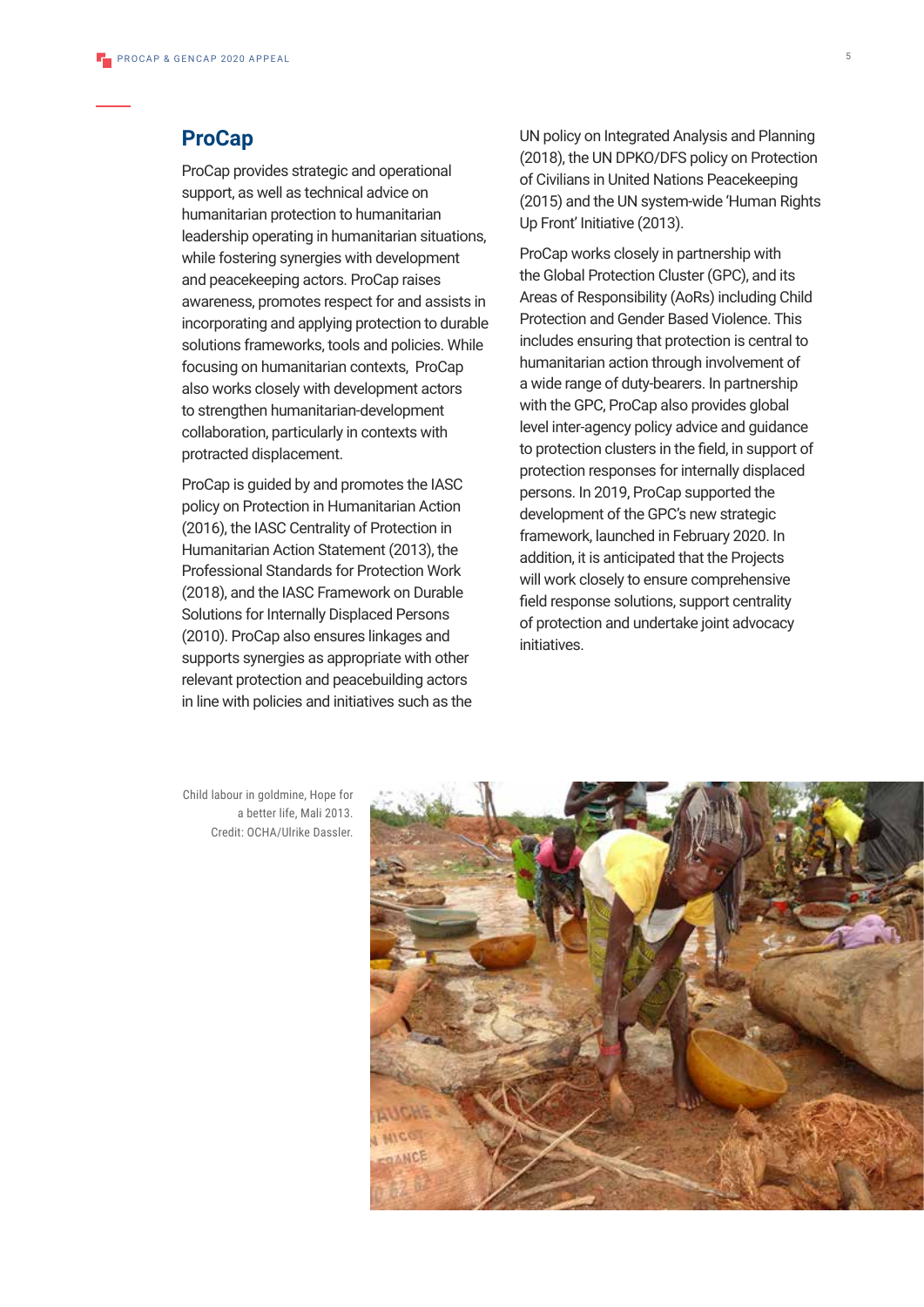#### **GenCap**

The main focus of the GenCap project is to support and strengthen leadership and capacity within the humanitarian system to deliver on its commitment to gender equality. This commitment is the enjoyment of equal opportunities and rights between women, girls, men and boys in humanitarian action and the empowerment of women, so that women and girls acquire the means to build resilience and be part of decisionmaking processes.

Working from a humanitarian perspective and fostering linkages with development and peacekeeping actors, GenCap is guided by the IASC Policy on Gender Equality and the Empowerment of Women and Girls in Humanitarian Action (2017) and the IASC Gender Handbook, whilst receiving policy level guidance from the IASC-associated entity, the Reference Group on Gender and Humanitarian Action (GRG).

GenCap also facilitates the use of the IASC Gender with Age Marker (GAM), a tool which supports the incorporation of gender in humanitarian programming action. The GAM updates the IASC Gender Marker's gender equality programming framework (2012) to highlight synergies with developments in protection, GBV and accountability to affected populations. It enhances gender equality programming in reflective and sustainable ways, by improving gender analysis to show how needs, capacities and vulnerabilities of men, women, boys and girls are considered in programme design and implementation throughout the whole humanitarian programme cycle. GAM monitoring reports have been commended for providing a unique overview of humanitarian performance on gender and age inclusion across a range of accountability and protection indicators.

![](_page_5_Picture_5.jpeg)

EDG Visit to Les Cayes, Haiti (04 November 2016). A health worker teaches a child proper hand-washing practices as part of the mobile clinic's hygiene promotion activities in Les Cayes. Credit: OCHA/Rébar Jaff.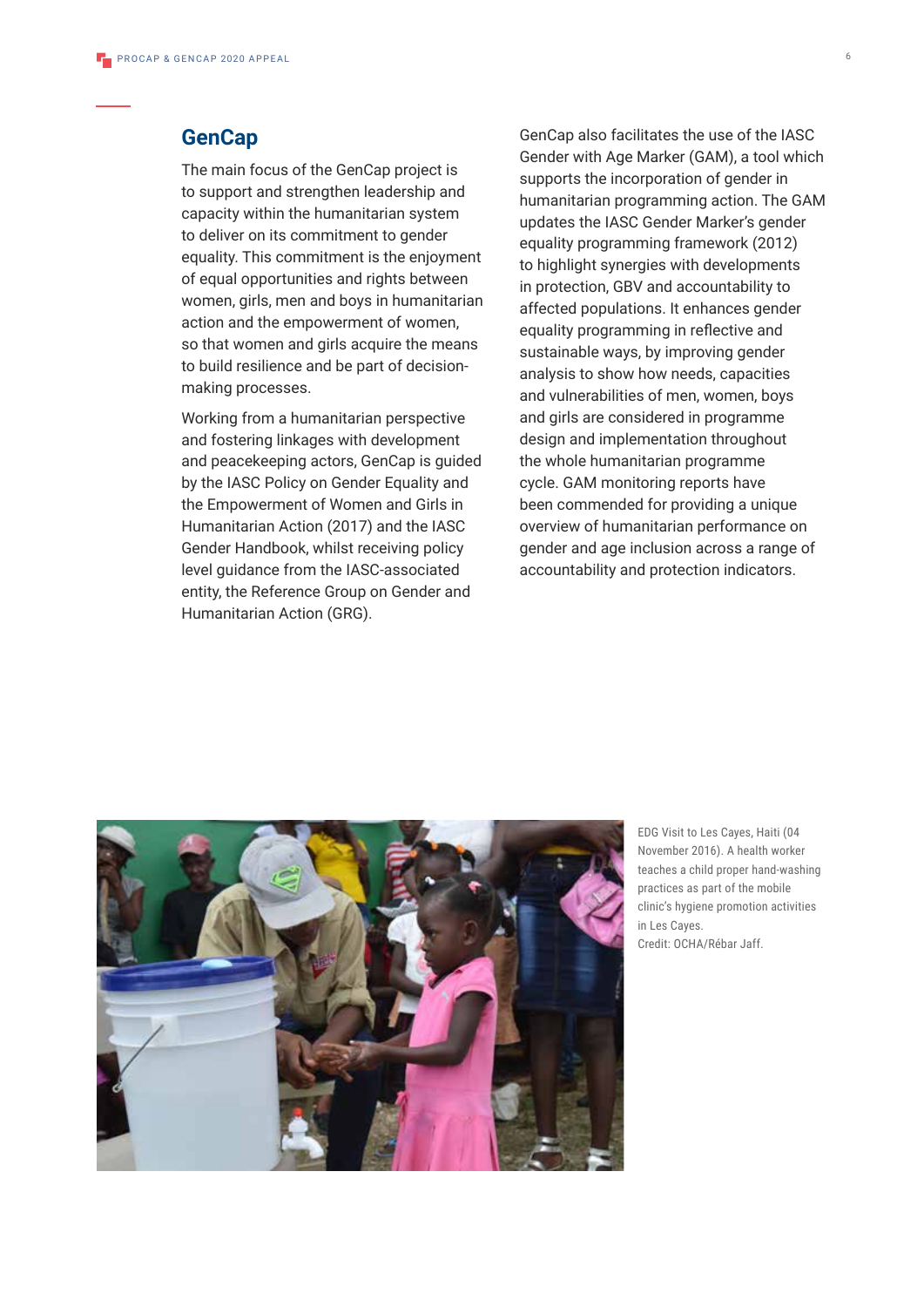## **ProCap and GenCap collective achievements in 2019**

One of the foremost achievements of the ProCap and GenCap Projects has been to provide strategic support and technical advice to Resident/Humanitarian Coordinators (RC/HCs) and Humanitarian Country Teams (HCTs) for the promotion of the centrality of protection and gender equality in major crises and complex humanitarian contexts across the world. The projects also supported inter-agency protection and gender coordination mechanisms and embedded protection and gender in humanitarian tools and processes. Other types of assistance entailed supporting national governments developing and initiating IDP and durable solution policies, as well as engaging on gender issues to ensure the distinct needs of women, men, boys and girls are addressed. With regard to humanitarian actors and local stakeholders, the Projects reinforced their capacity to engage and incorporate protection and gender in humanitarian action. Finally, the Projects strengthened the accountability of the humanitarian system for gender equality programming through the application of the revised IASC Gender with Age Marker (GAM).

the Kobo questionnaire during project design and monitoring are much more likely to implement a gender and age-sensitive program. The 2019 humanitarian planning cycle was the GAM's first full year of use. Over 6,500 projects applied the GAM for project design, and approximately 300 have used it for monitoring.

## **Capacity Development**

In 2019 ProCap held two Standard Protection training sessions, with a total of 39 participants, including NGO roster members and UN agency staff. The training was offered in French and English respectively. ProCap designed and delivered a mid-level Protection training for 18 participants, consisting of the SDC standby roster protection officers.

GenCap arranged two Gender in Humanitarian Action Training of Trainers with a regional focus on East Africa and the Middle East, with 56 participants in total, targeting local and national staff. One Gender in Humanitarian Action training was delivered by a Senior Adviser as part of their deployment, reaching 25 participants.

## **Gender with Age Marker**

![](_page_6_Picture_8.jpeg)

The GAM is increasingly recognized as a unique programming tool providing data on progress towards the Grand Bargain's accountability and

inclusion indicators. It is also a valuable learning tool, based on the premise that project teams who reflect on and complete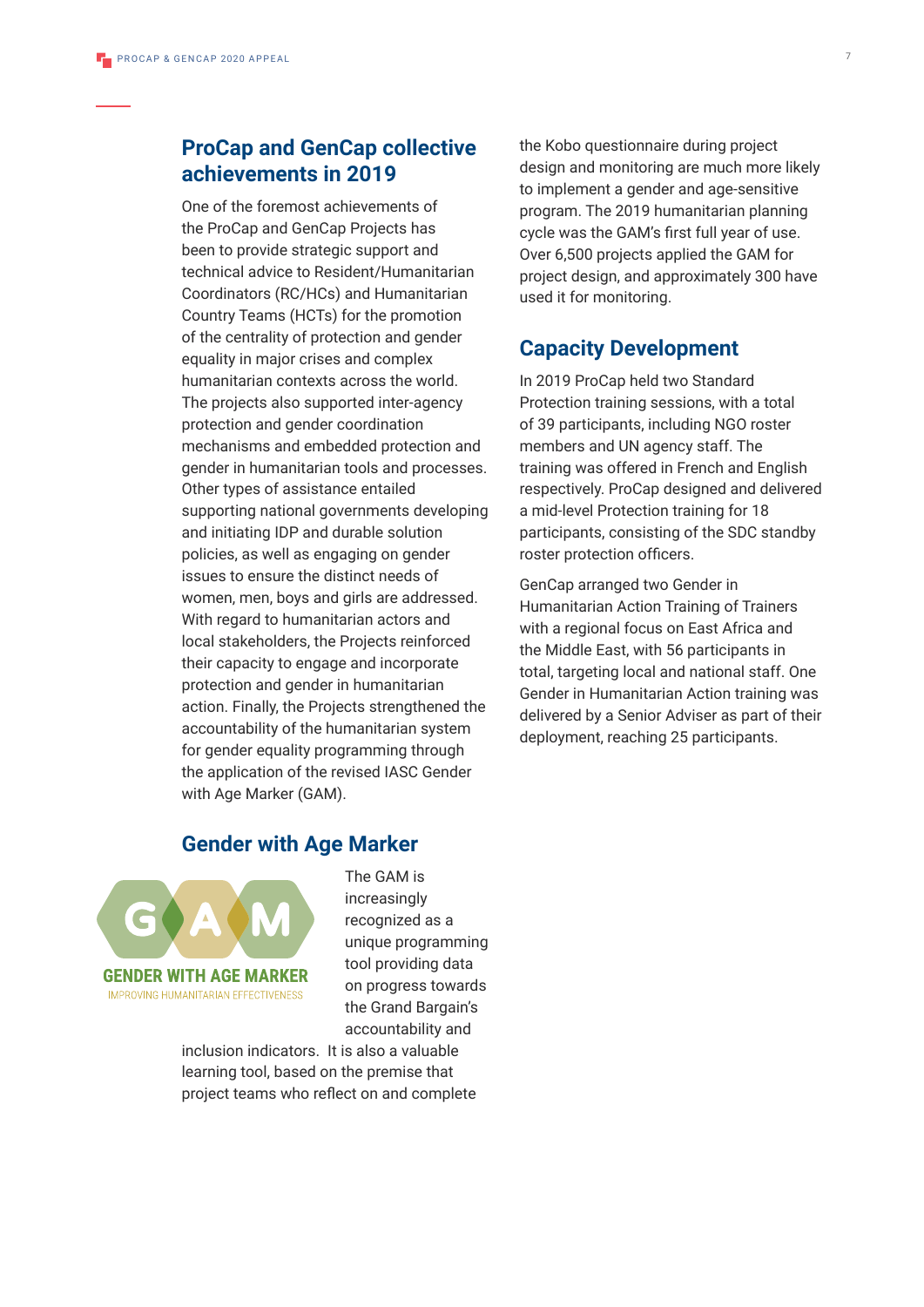# **ProCap and GenCap 2019 key achievements**

#### **PROCAP DEPLOYMENTS 2019**

![](_page_7_Figure_3.jpeg)

#### **GENCAP DEPLOYMENTS 2019**

![](_page_7_Figure_5.jpeg)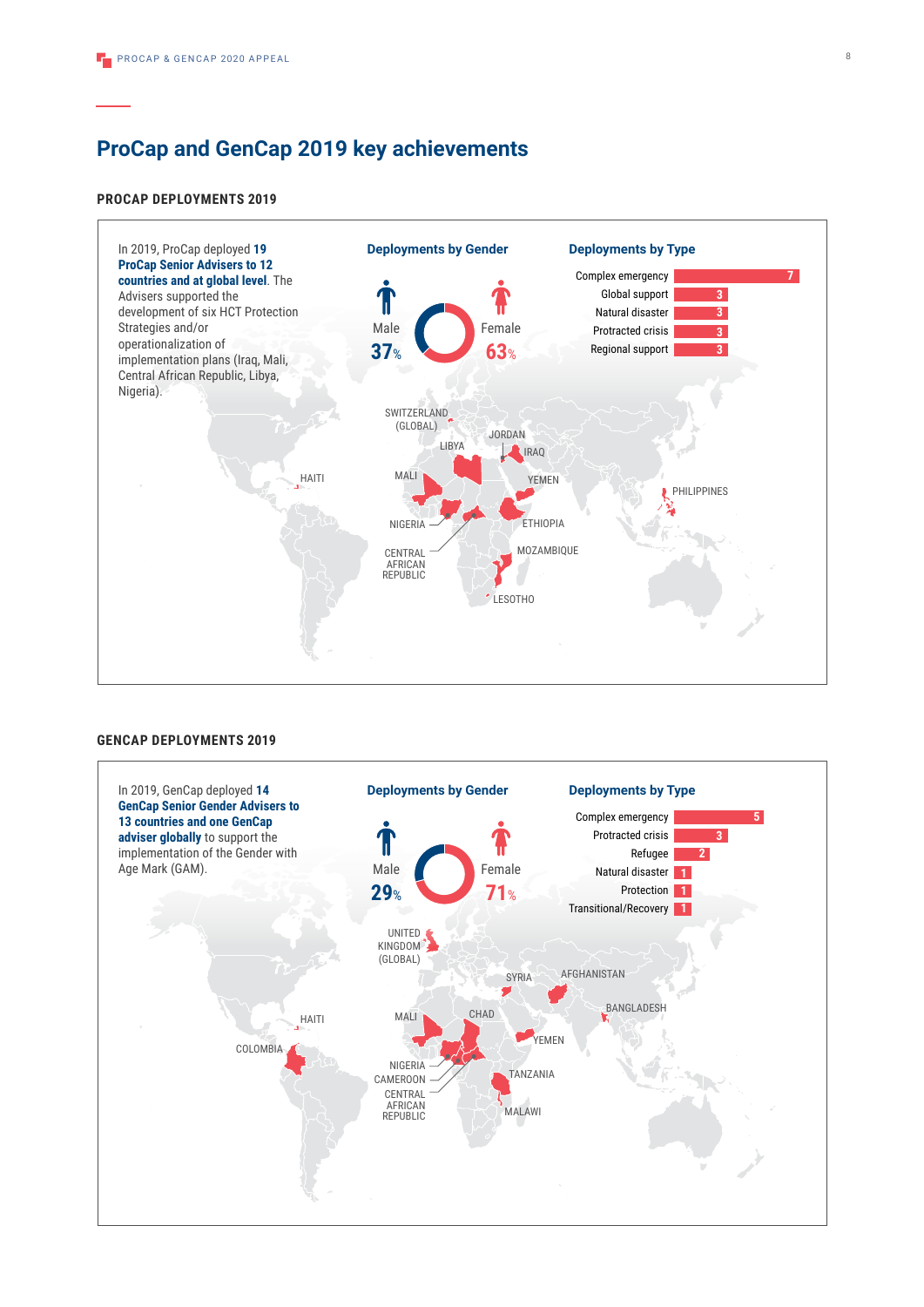# **Anticipated protection and gender equality programming needs**

The work of the ProCap and GenCap projects is framed by overall humanitarian needs globally which are directly correlated to challenges in protection and gender equality. The Global Humanitarian Overview for 2020 (GHO 2020) indicates that armed conflicts and persecution will drive a record number of people from their homes. It is predicted that armed conflict and natural disasters including climate-related displacement will cause widespread hunger, displacement, death and destruction around the world.

Against this backdrop of unprecedented need, gender equality and protection concerns are also expected to grow. The Projects expect to prioritize deployments and other types of support to five key types of settings: 1. natural disasters and their aftermath (e.g. Mozambique); 2. humanitarian-development -peace collaboration (e.g. in regional contexts such as the Sahel - Burkina Faso, Mali, Niger); 3. health crises / disease outbreaks (e.g. DRC); 4. climate change and environmental concerns; and, 5. urbanization. These areas will be finetuned further in line with priorities defined by the IASC Emergency Directors' Group (EDG) in their annual review of operations.

Since the outbreak of the COVID-19 pandemic, the Projects have started receiving indications that there are increased concerns around protection as well as gender-based violence as a result of this crisis. This places great emphasis on the need for the Projects to continue to deliver and support the field in any way possible.

Furthermore and in line with recommendations of the Projects' ReDesign a Technical Reference Group (TRG) has been established composed of one ProCap Senior Adviser and one GenCap Senior Adviser. The TRG will identify opportunities, carry out or support initial assessments, baseline and end-line processes around field investments/ deployments; support the measurement of overall impact of the projects and measure the achievement of objectives of individual deployments; work to support and improve the Projects' monitoring and evaluation systems; design or support the design of field work plans; support the definition of measurable capacity development objectives and identify the needs for specific learning tools; support the development of specific learning tools by providing technical expertise and drawing lessons and experiences from the community of Senior Advisers.

In order to further prioritise and target support, the Projects will periodically conduct an analysis of needs on protection and gender equality in major humanitarian contexts. This will allow for more targeted outreach to humanitarian leadership in contexts where there are needs. This analysis will be done in close consultation with the field (e.g., OCHA field offices, UN Women, Protection Cluster Coordinators) but also through monitoring outcomes and applying learning from key IASC-related missions, discussions, reviews and evaluations (EDG, P2P, IAHE, GCCG, etc.);; and, consulting with relevant actors at global level (e.g., GPC, GRG, etc.).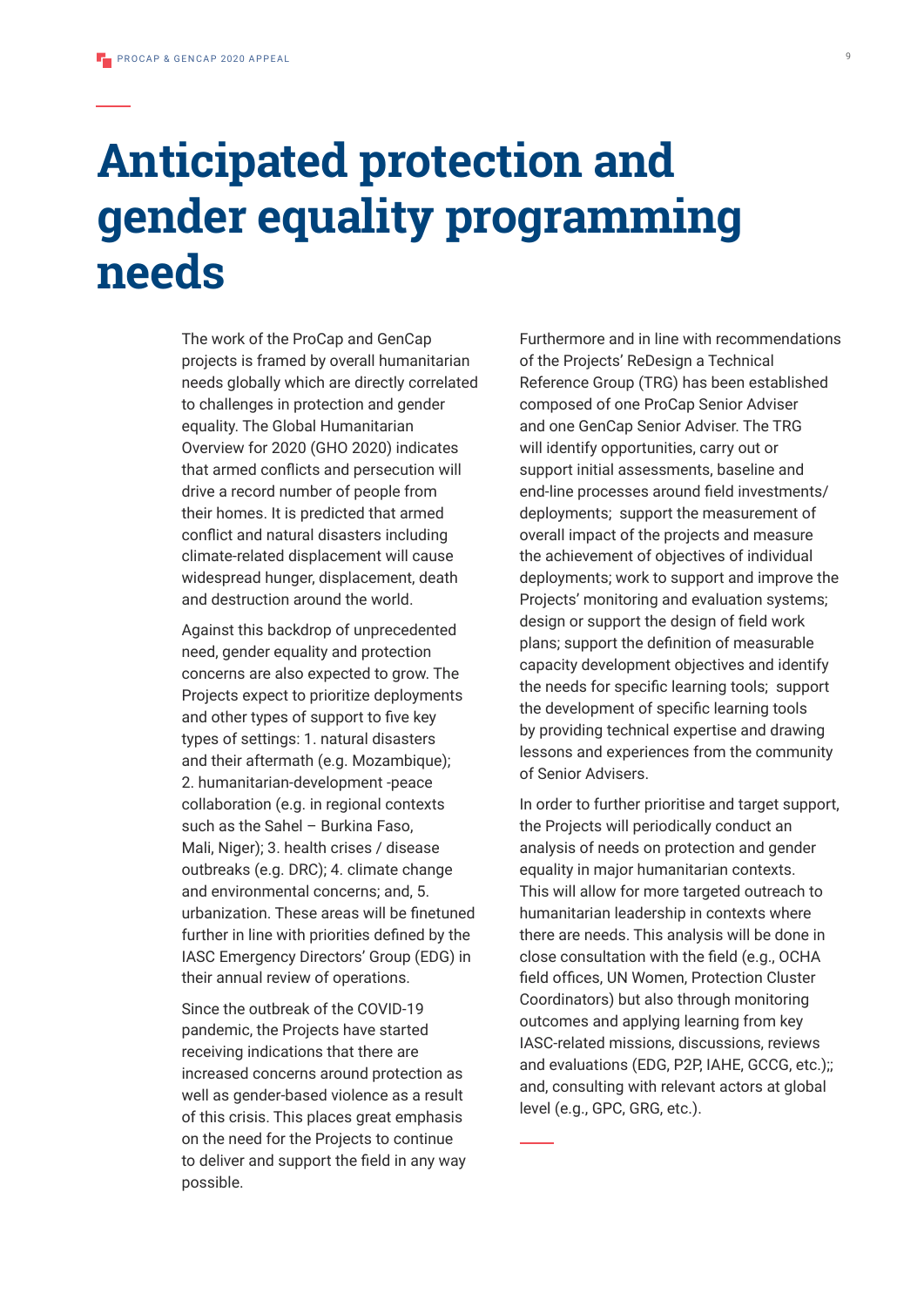# **The Projects' response in 2020-21**

### **Future orientation**

The year 2020 marks the mid-point for the Projects strategic framework (2018- 2021). The Projects' 2019 Evaluative Review reiterated findings from previous external reviews of the Projects, namely that ProCap and GenCap had achieved positive impact within HCTs requesting support and that the key added-value of ProCap and GenCap is derived from their neutrality and independence as well as the acknowledged expertise of their Senior Advisers. The key conclusion of the Review was that protection and gender equality deployments merit continued investments. Additionally, the review made a number of key recommendations which will be actioned including: only deploying advisers to contexts with leadership buy in; strengthening senior-level advocacy and partnership to support field-level results and resolve bottlenecks; developing a simple theory of change to guide ProCap and GenCap strategies and investments, thus overcoming the artificial separation among the three components: (1) deployments, (2) policy, advocacy and influence, (3) training; developing solid multi-year plans in each selected humanitarian context, based on an assessment of current protection and gender equality capacities at field level; implementing a solid MEL Framework and establishing standard processes; and, adopting an overall capacity development strategy that includes training, peer-topeer support approaches and knowledge exchange.

The ProCap and GenCap Projects' Re-Design, endorsed by the newly constituted Advisory Groups (AGs) in July 2019, ensures a greater focus on: field-level impact; leadership; solving bottlenecks; the timeliness and duration of deployments; capacity building vs. training; and advocacy.

The Projects' Re-Design also outlines the new Theory of Change for the Projects and the new MEL Framework. The Framework describes the essential elements needed to monitor and report on the implementation of the Projects' Plans, to continuously adjust critical project management processes, and enhance the knowledge exchange among the Roster Members and with the Projects' stakeholders.

The strengthening of the roster of deployees, and roster management process are critical areas that the Projects will start addressing during Q2 of 2020. Equally, project management will continuously maintain a dialogue with receiving entities (RC/HCs/HCT members, global entities e.g. GPC) and use the new 360 performance assessment tool and other M&E tools to continuously improve and adapt the performance of deployees and other types of capacity support and to identify and report on good practices.

Finally, the Projects also adopted a new communications strategy to increase outreach to key stakeholders and visibility of the projects. This will include establishing web pages on the IASC website, active use of social media and other means of communication to highlight the breadth of support available, span of results, points of advocacy and sharing of practice.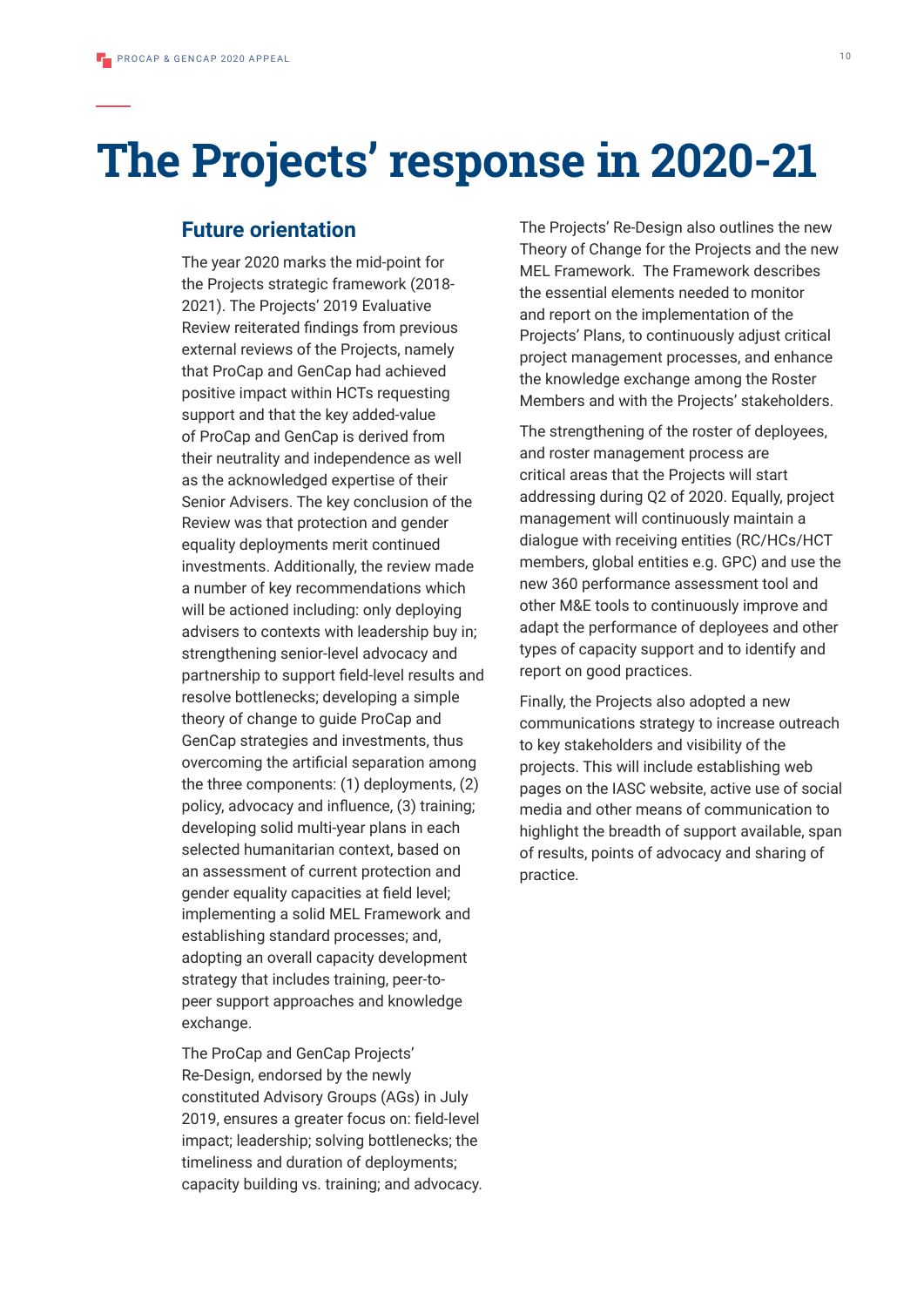### **Types of support**

In 2020-21, the Projects will continue to provide three main modalities of support: deployments, capacity-building and policy influence/sharing of practice. ProCap and GenCap will continue to be guided by relevant protection and gender frameworks, accountability to affected populations through effective and timely decisionmaking and other developments within the humanitarian system. The Projects will support the work of IASC and IASCassociated entities, including the EDG, P2P, GPC and the GRG.

### **Deployments**

ProCap and GenCap will continue to deploy senior and experienced advisers, based on need. In total 50 deployments are expected (25 for ProCap and 25 for GenCap) with an estimated total of 300 deployment months (150 for ProCap and 150 for GenCap). The deployment of advisers will be prioritised based on potential impact on the systemwide response and at the strategic level; the scale and severity of the crisis; existing capacity; and sustainability of the intervention and following the assessment of the TRG.

Advisers may also be deployed at the regional and country levels to support a range of stakeholders including RC/HCs, HCTs, UNCTs, UN agencies, INGOs, as well as national authorities. Relevant actors not traditionally represented within the humanitarian system including civil society, national and local human rights groups, will be more systematically included in field level work. Targeted strategic, technical and capacity development support to global or regional actors, such as the global clusters or regional disaster management bodies, will also be included based on the potential for catalytic effect on protection or gender capacity and efforts at field level.

## **Capacity building**

The ProCap and GenCap Projects consider training and learning initiatives as strategic entry points for strengthening the institutionalization and system change of gender equality and protection capacity in key field response mechanisms and functions. According to the Evaluative Review, global and regional trainings carried out by the Projects remain highly relevant; however, they should further target advanced-level participants.

In alignment with the Project Re-Design, the Projects will focus on offering tailored and targeted training and capacity development resources in support of deployment objectives in the field. The Projects' new MEL framework will strengthen evidencebased interventions, and ongoing analysis of learning outcomes from the field will ensure that best practices are captured and reflected in capacity development activities.

Building on existing ProCap and GenCap training packages, the projects are developing a repository of module-based training resources, which the Senior Advisers may adapt and employ in country specific capacity development plans. In 2020, one global ProCap standard protection training and two regional Gender in Humanitarian Action training of trainers will be held. The projects will also pilot advanced-level training modules in the form of a 3-day training. In total, these trainings are expected to have 96 participants. In the case the training moves to a virtual option, the number and modalities of the training will be revisited. In addition, Senior Advisers will carry out training activities in accordance with their deployment workplans. Short-term support and advice will be provided for the preparation and implementation of workshops involving humanitarian leadership in the field to provide guidance in addressing protection dilemmas humanitarian community.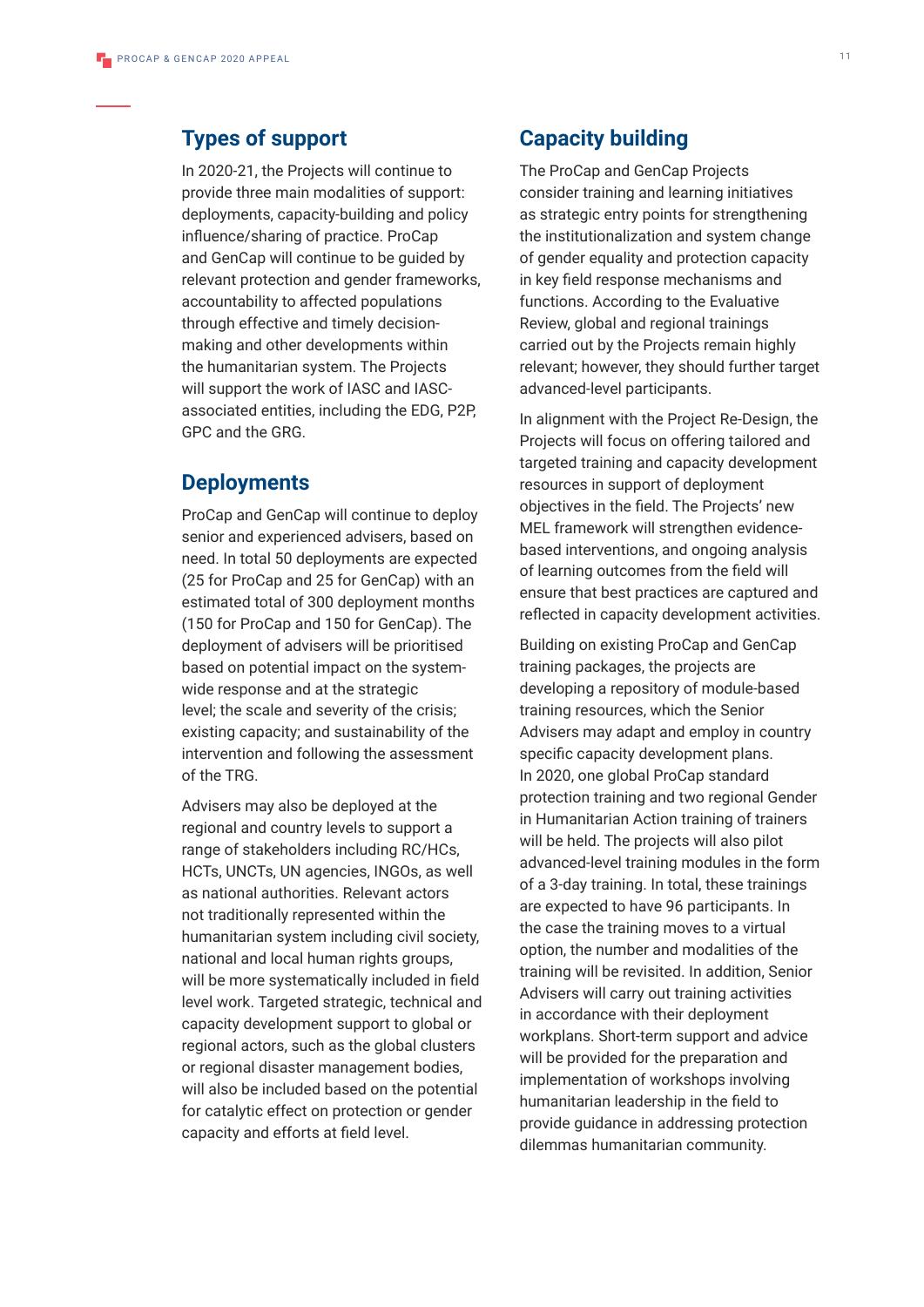## **Policy influence and sharing of practice and tools**

ProCap will continue to support the development of policies and strategies by the international community and national governments (for example, national policies on internal displacement and frameworks for durable solutions and HCT and Centrality of Protection Strategies). ProCap will identify recurring issues and challenges through their deployments and training to promote knowledge sharing and best practices in gender equality protection in humanitarian action. The projects will contribute to discussions and provide support in the development and implementation of policies, frameworks and tools which impact protection. Furthermore, ProCap will, when relevant, influence protection policy and practice by providing a practitioner's perspective in global forums, inter-agency panels and thematic learning events, as well as support on developing global tools and guidance frameworks. To this end, the projects will work with existing partners to complement ongoing efforts to promote exchanges on good practice. The projects will also reach out to new partners, including the private sector, academic/ research institutions and NGO consortia to encourage peer exchange and learning on implementing global protection frameworks and policies.

### **Thematic areas**

In addition, the Projects will continue to support two key thematic areas of work – the GAM and efforts around Protection from Sexual Exploitation and Abuse (PSEA).

**GAM:** To ensure the aim of a wider adoption of the GAM among agencies, it was decided that the GAM tool would be best supported by being placed in an entity with a clear inter-agency remit. In December 2019, the Projects' Advisory Groups agreed that OCHA's Gender Equality Unit would be well-placed to ensure that the GAM is used

to enable system-wide, awareness-raising, evaluation and reporting.

The global rollout process will continue with workshops to develop regional expertise in Asia-Pacific, HECA, Southern Africa and LAC, and production of videos in multiple languages. Results of the GAM – such as how affected women and men are involved in projects, how programs address GBV, or the proportion of projects with responsive complaints and feedback mechanisms – globally, by country, organization or cluster – will be available to users on an interactive platform currently under development by OCHA.

**PSEA:** As specified in the 2018-21 ProCap GenCap strategy, the Projects will support the advancement of the Protection from Sexual Exploitation and Abuse (PSEA) agenda within HCTs, including supporting the implementation of global frameworks and mechanisms by field operations. The Projects will align themselves to the priorities of the IASC. The Advisory Groups and relevant IASC structures continue to provide continued guidance in terms of the Projects' overall engagement in PSEA. A ProCap or GenCap deployment can for example: support the role of PSEA Coordinators, advocate for PSEA Coordinators, assess accountability structures of PSEA in-country and integrate gender and protection principles and perspectives into prevention activities and building PSEA strategic partnerships.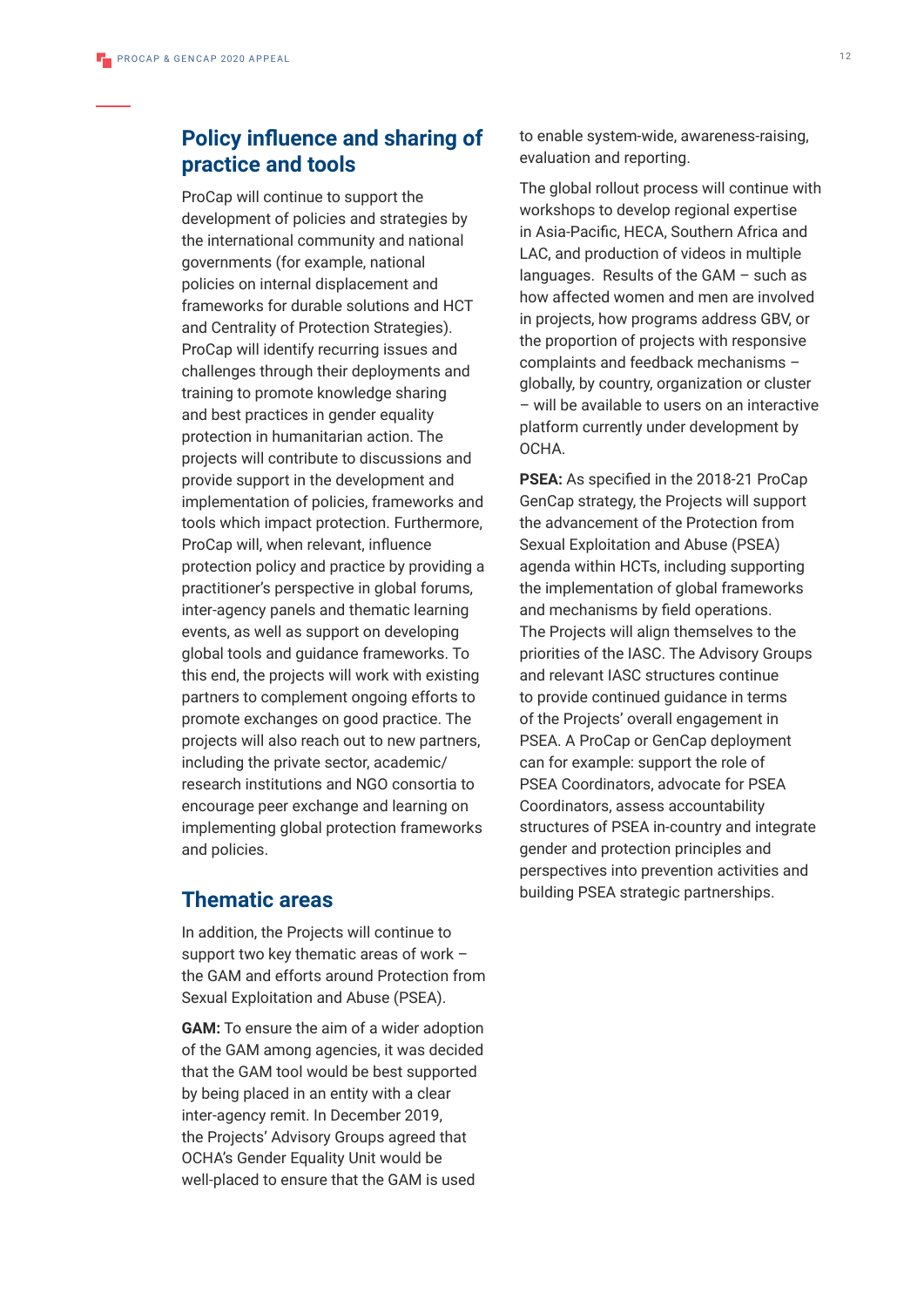#### **Management structure**

The Projects' continue to rely on the strong partnership of OCHA and NRC NORCAP. The projects' management staffing structures will be adjusted in 2020 to respond to the recommendations of the Evaluative Review (please refer to separate document on Project ReDesign for details).

#### **Roster management**

In recognition of the importance of the quality of the rosters on the Project's impact and as suggested by the Projects' Advisory Groups, a plan for strengthening and diversifying the Projects' roster will also be developed in 2020.

## **Update on the impact of COVID-19 on the Projects**

At the time of writing this Appeal, the full system-wide impact and scale of the COVID-19 pandemic could not be accurately predicted. Since the outbreak of the COVID-19 pandemic, the Projects have started receiving indications that there are increased concerns around protection as well as gender-based violence as a result of this crisis. This places great emphasis on the need for the Projects to continue to deliver and support the field in any way possible – and we are adapting to make sure that this is achieved.

Before the outbreak of COVID-19, deployment figures at the start of 2020 were promising. For example, for ProCap there were 47 deployment months committed in 2020 (in comparison to 35 months for the same period in 2019). This upward trajectory has been affected by the COVID-19 outbreak. Current travel restrictions have mainly affected new expected deployments and requests for new deployments.

Deployees are fully engaged and eager to adapt their work to new needs that are appearing as a result of COVID-19, especially in terms of protection of vulnerable groups and gender-based violence.

The Projects are working on the assumption that travel restrictions will remain in place until end June 2020. The Projects will continue identifying innovative ways of adapting to this new reality, including by providing remote support and also utilizing this period to translate the Project ReDesign to action, developing MEL baselines, developing and delivering new capacity development modules, materials and training (virtually), among other critical tasks.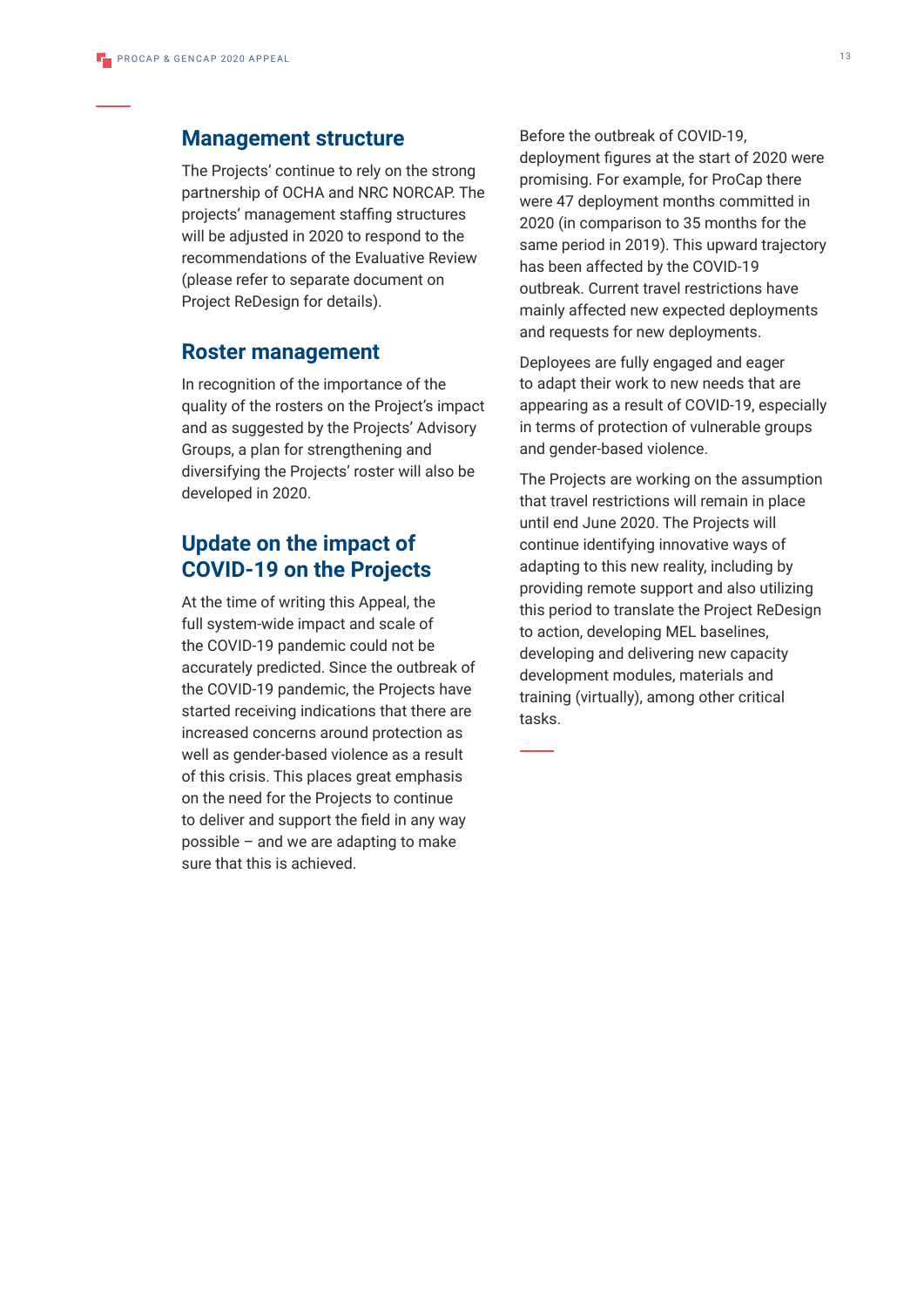# **Funding requirements for 2020-21**

For this period (January 2020 – June 2021), the Projects are requesting a total **US\$ 9,622,273** (US\$ 4,635,074 for ProCap and US\$ 4,987,199 for GenCap) to address protection and gender capacity requirements within the evolving humanitarian system by adapting to new global humanitarian commitments, policies and agendas.

The expanded timeline (1.5 years) takes into account adaptations to the implementation of the Projects in light of the COVID-19 response. Furthermore, it also allows the Projects to ensure predictable and sustained support to the field, which is critical to contribute to effecting change in mainstreaming and prioritizing protection and gender in this critical period.

To deliver on the outcomes of the Joint Strategic Framework 2018 - 21, ProCap and GenCap need to mobilise adequate resources to address protection and gender capacity requirements within the evolving humanitarian system and to provide predictable and sustained support to the field. Finally, the Projects will develop a resource mobilisation strategy in 2020 to identify new resources modalities and partnerships for the Projects.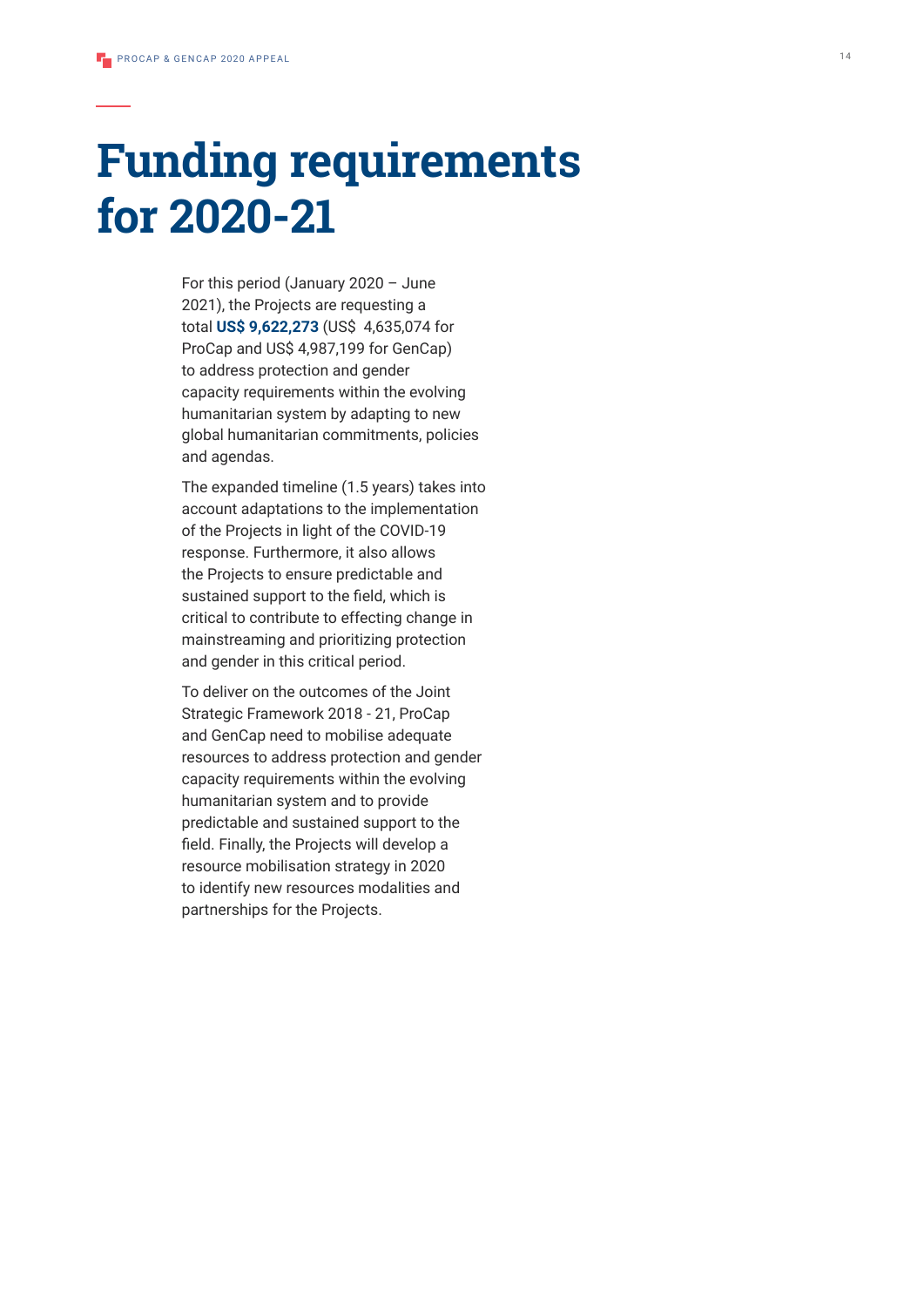# **ProCap and GenCap: Funding Requirements** (in US\$)

| <b>BUDGET LINES</b><br>1 JANUARY 2020-30 JUNE 2021                                                                                                                                                   | <b>PROCAP</b><br>$2020 - 2021$ | <b>GENCAP</b><br>$2020 - 2021$ |
|------------------------------------------------------------------------------------------------------------------------------------------------------------------------------------------------------|--------------------------------|--------------------------------|
| A. Staff and Other Personnel Costs (costs of staff, consultants and other personnel to<br>be recruited directly for project implementation)                                                          | 3,352,830                      | 3,349,404                      |
| B. Supplies, Commodities, Materials (direct and indirect costs of consumables to be<br>purchased under the project, including associated transportation, freight, storage and<br>distribution costs) | 25,000                         | 33,400                         |
| C. Equipment (costs of non-consumables to be purchased under the project)                                                                                                                            | 7,350                          | 6,800                          |
| D. Contractual Services (works and services to be contracted under the project)                                                                                                                      | 173,282                        | 170,450                        |
| E. Travel (travel costs of staff, consultants and other personnel for project<br>implementation)                                                                                                     | 335,825                        | 482.033                        |
| F. Transfers and Grants to Counterparts (transfers and sub-grants to project<br>implementing partners)                                                                                               |                                |                                |
| G. General Operating and Other Direct Costs (general operating expenses and other<br>direct costs for project implementation)                                                                        | 315,027                        | 486,731                        |
| <b>Subtotal Direct Project Costs</b>                                                                                                                                                                 | 4,209,314                      | 4,528,818                      |
| Indirect Programme Support Costs (PSC)                                                                                                                                                               |                                |                                |
| PSC rate 7%                                                                                                                                                                                          | 294,652                        | 317,017                        |
| PSC Amount 3%                                                                                                                                                                                        | 131,108                        | 141,364                        |
| <b>Total Project Cost</b>                                                                                                                                                                            | 4,635,074                      | 4,987,199                      |
|                                                                                                                                                                                                      |                                |                                |
| <b>GRAND TOTAL FOR PROCAP AND GENCAP - JAN 2020 - JUNE 2021</b>                                                                                                                                      | US\$ 9,622,273                 |                                |